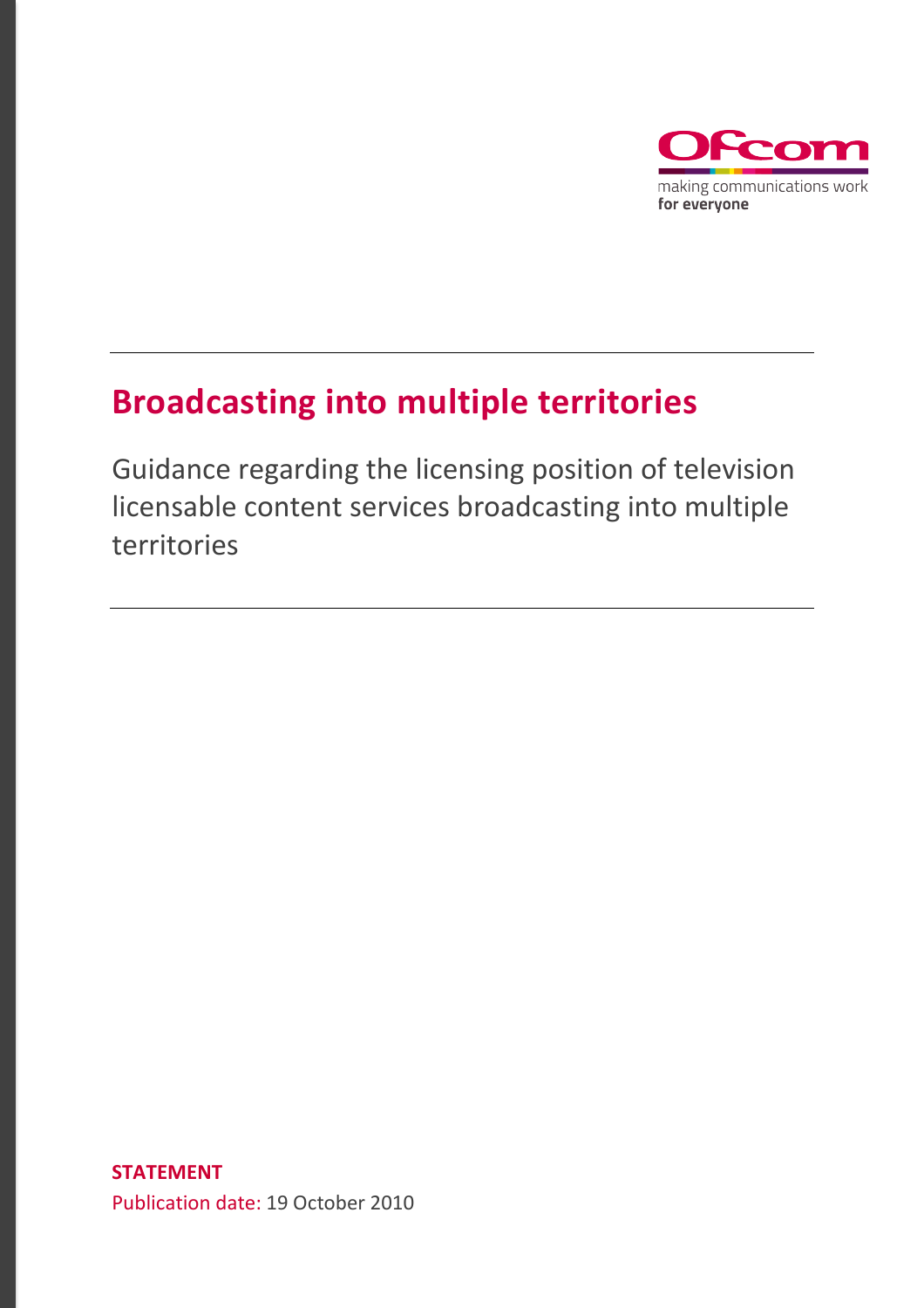# **Contents**

#### **Section**

| 1. Overview             |              |
|-------------------------|--------------|
| 2. Statutory definition |              |
| 3. General application  | $\mathbf{R}$ |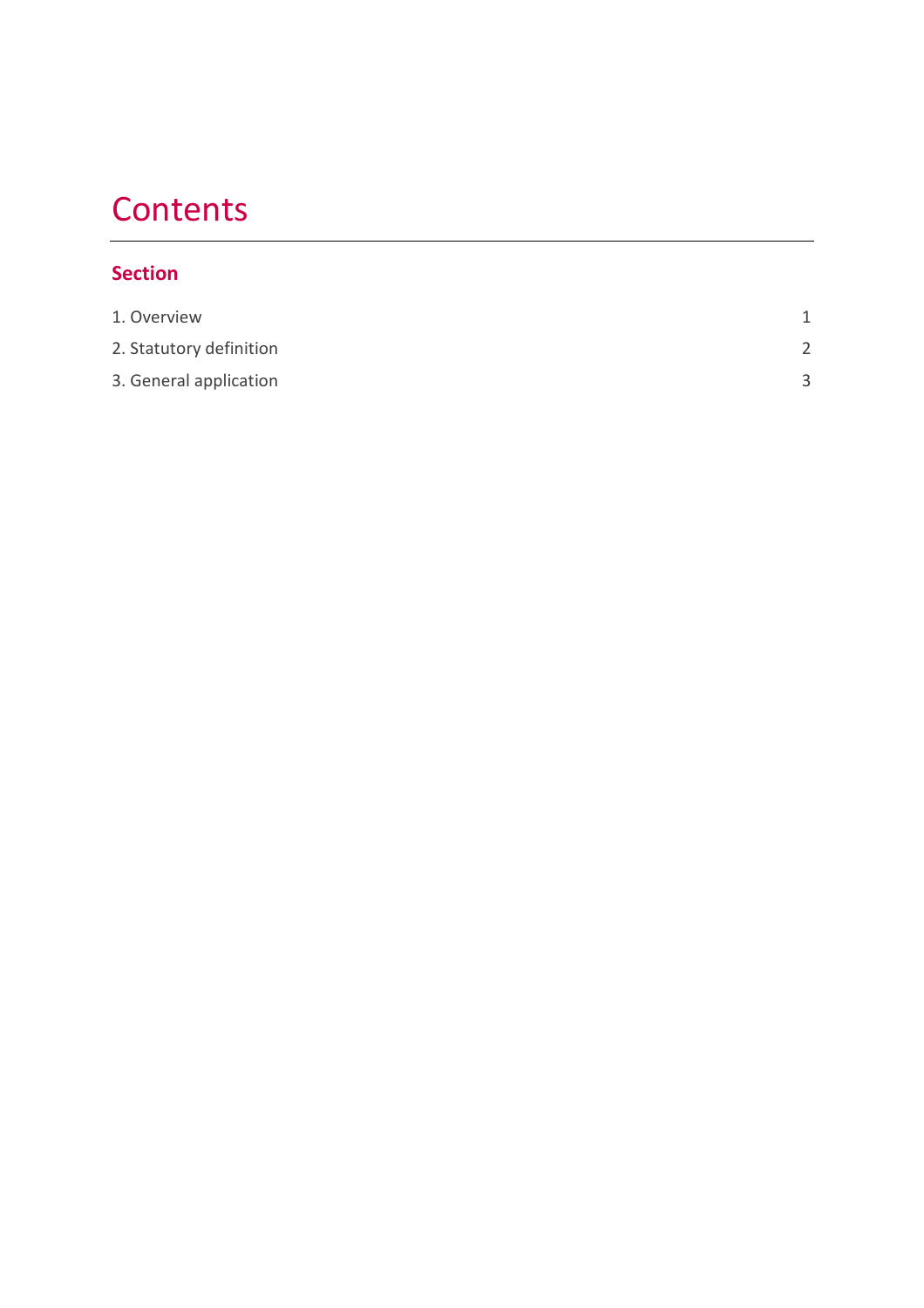# <span id="page-2-0"></span>1. Overview

#### **This document concerns, in particular:**

- Feeds where the programmes, including the advertisements on each feed are identical or almost identical and only the language of the feeds is different;
- Feeds where the editorial content of each feed is identical or almost identical, but the advertisements are different, or the same advertisements are scheduled differently; and
- Feeds where the editorial content of each feed is different, regardless of whether or not there are differences in the advertising or language.
- 1.1 It is important that television services are appropriately licensed. Service providers must make sure they hold the correct licences. Providing a service without a licence is a criminal offence.
- 1.2 This document is designed to help television licensable content service ("TLCS") providers comply with their obligations under the relevant broadcasting legislation. It is about whether licensees who hold, or intend to hold, broadcasting licences need separate licences for different feeds (versions) of a service, for example, feeds broadcast in different territories.
- 1.3 In determining whether different feeds of a service need separate licences, Ofcom will apply the relevant statutory provisions on a case by case basis, taking into account all relevant circumstances. This guidance indicates the approach Ofcom is likely to take. However, it does not seek to set out an exhaustive list of the services that may be provided under a single TLCS licence or those which require separate licences.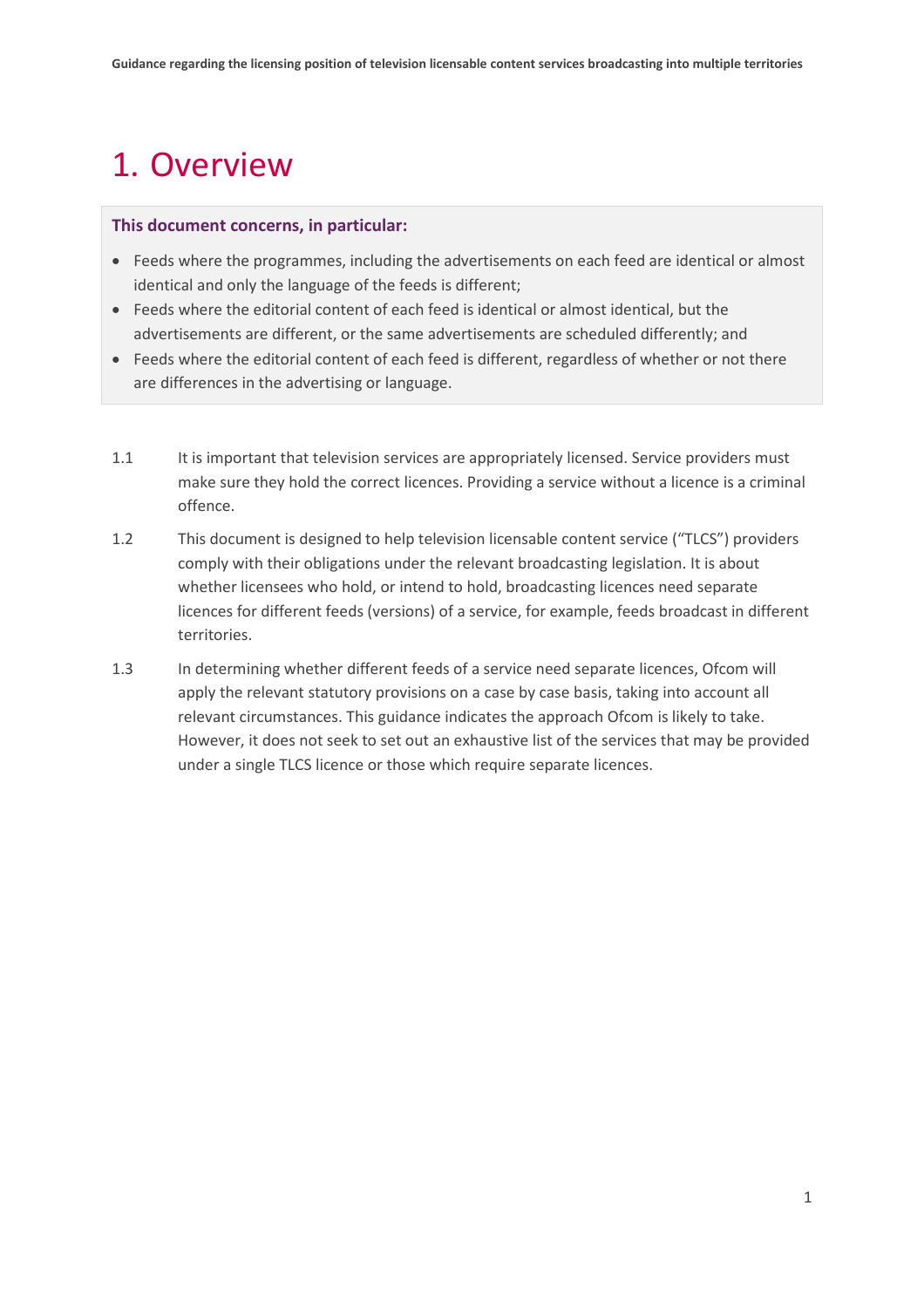### <span id="page-3-0"></span>2. Statutory definition

- 2.1 Television Licensable Content Services are defined in section 232 of the Communications Act 2003 ("the 2003 Act"). They are services broadcast to the public by satellite, on a radio multiplex or any other means involving the use of an electronic communications network. They consist of, or have as their main purpose the provision of, "television programmes" or "electronic programme guides," or both. This guidance is about services involving "television programmes", though similar principles are likely to apply to a TLCS consisting of EPGs.
- 2.2 The definitions of "programmes" and "television programmes" are important in this context. They are in section 405(1) of the 2003 Act, which says:

*""programme" includes an advertisement and, in relation to a service, anything included in that service; ……*

- *…. "television programme" means any programme (with or without sounds) which—*
- *(a) is produced wholly or partly to be seen on television; and*
- *(b) consists of moving or still images or of legible text or of a combination of those things; …."*

One particularly important aspect of these definitions is that the programmes broadcast as part of a TLCS include any advertisements.

2.3 Also important is that TLCS licences are granted in respect of a particular licensable *service* rather than in relation to a particular *service provider*. Section 235(4) of the 2003 Act states:

*"The provision of more than one television licensable content service shall require a separate licence under Part 1 of the 1990 Act to be granted and held in respect of each service."*

2.4 This means a service provider providing three separate services, for example, will need three separate licences. There is no limit to the number of TLCS licences which can be held by one person.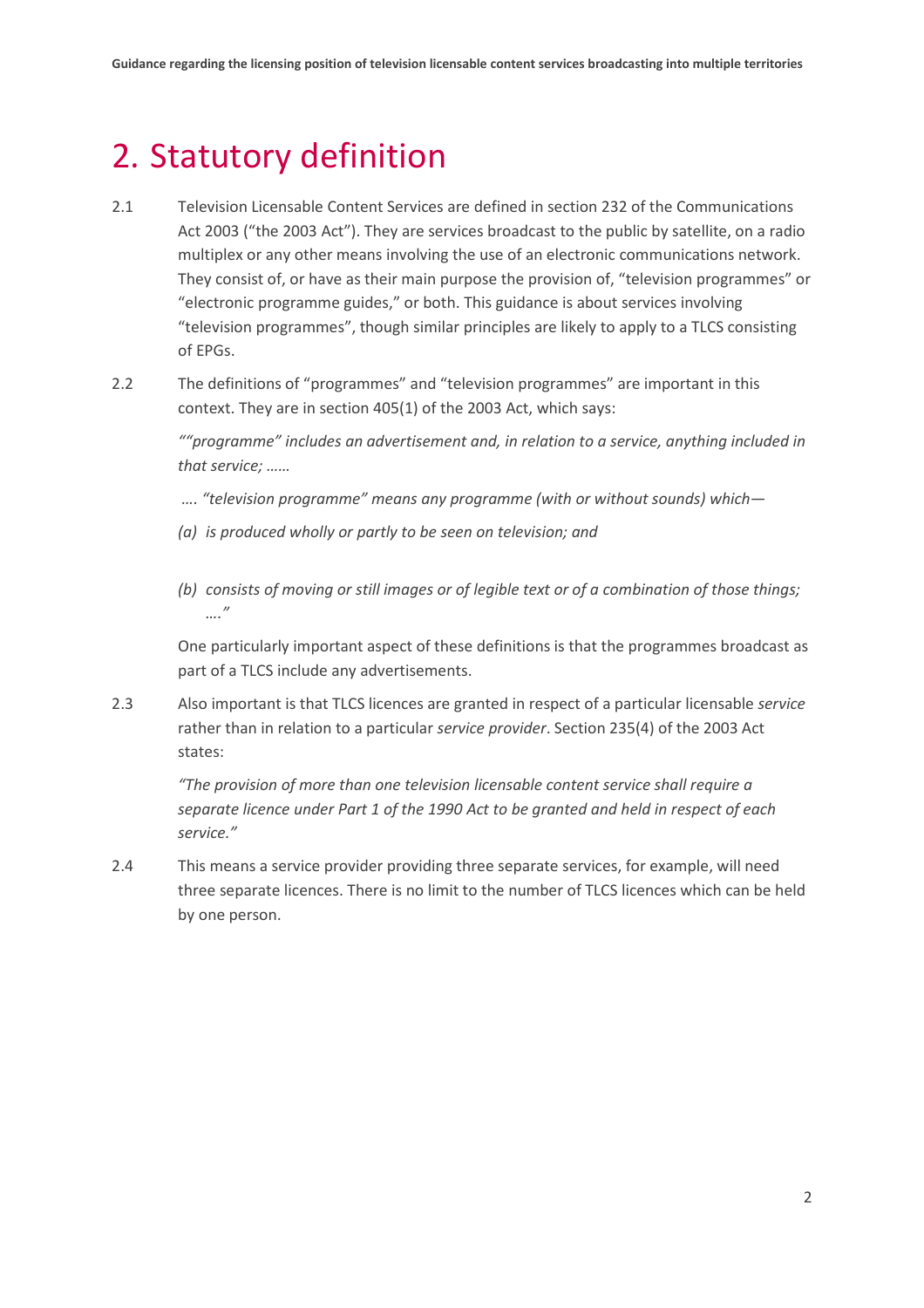### <span id="page-4-0"></span>3. General application

- 3.1 In Ofcom's view, the effect of these statutory provisions is as follows:
	- a) First, that any service that can properly be regarded as a separate TLCS service needs a separate TLCS licence. Service providers are responsible in the first instance for identifying where their services are separate and for providing sufficient information to Ofcom to enable us to decide if one or more licences are required.
	- b) Second, an important factor in identifying whether a service is a separate TLCS service are the television programmes – the editorial content and the advertisements – and the schedule of those programmes, that make up the service.
- 3.2 In Ofcom's view, generally speaking, for more than one feed (version) of a service to be a single TLCS requiring only one licence, the public<sup>[1](#page-4-1)</sup> must be able to view the same television programmes – editorial content and advertisements – at the same time on both. [2](#page-4-2) In other words, the feeds must have the same programme schedule.<sup>[3](#page-4-3)</sup>
- 3.3 Providers of services which consist of:
	- a) Different television programmes; or
	- b) The same television programmes shown at different times; or
	- c) The same television programmes at the same time for only part of a day, [4](#page-4-4) normally need a separate TLCS licence for each (though see below about "+1" services and ordinary time zone differences). In other words, feeds which do not have the same programme schedules will normally be separate services needing separate licences.
- 3.4 We set out below some non-exhaustive examples of what Ofcom considers this means.

#### **Illustrative only examples**

#### **Services requiring a single TLCS licence**

- 3.5 The above means, as we indicate, that where the feeds of a service consist of identical television programmes – editorial content and advertisements – broadcast at the same time,<sup>[5](#page-4-5)</sup> there is only a single service. The provider will need a single TLCS licence for it.
- 3.6 Ofcom will normally regard time-shifted services, like "+1" services, where the only difference between the feeds is that the same schedule (identical programmes, including

<span id="page-4-1"></span><sup>&</sup>lt;sup>1</sup> in the same territory, where the feeds go to the same place, and in different territories where the feeds go to different places.

<span id="page-4-2"></span><sup>&</sup>lt;sup>2</sup> Rather than just for part of the time (as would be the case, for example, where there are two feeds of a 'service,' one of which is only broadcast for part of the time of the other).

<span id="page-4-3"></span><sup>3</sup> Though, by virtue of section 235(5) of the 2003 Act, a "red-button"-type service available via a TLCS, making different programmes available at certain times, would not require a separate TLCS licence

<span id="page-4-5"></span><span id="page-4-4"></span><sup>4</sup> For example, where there are two feeds of a 'service,' one of which is only broadcast for part of the time of the other. <sup>5</sup> Or with the ordinary time zone difference(s) between different territories.